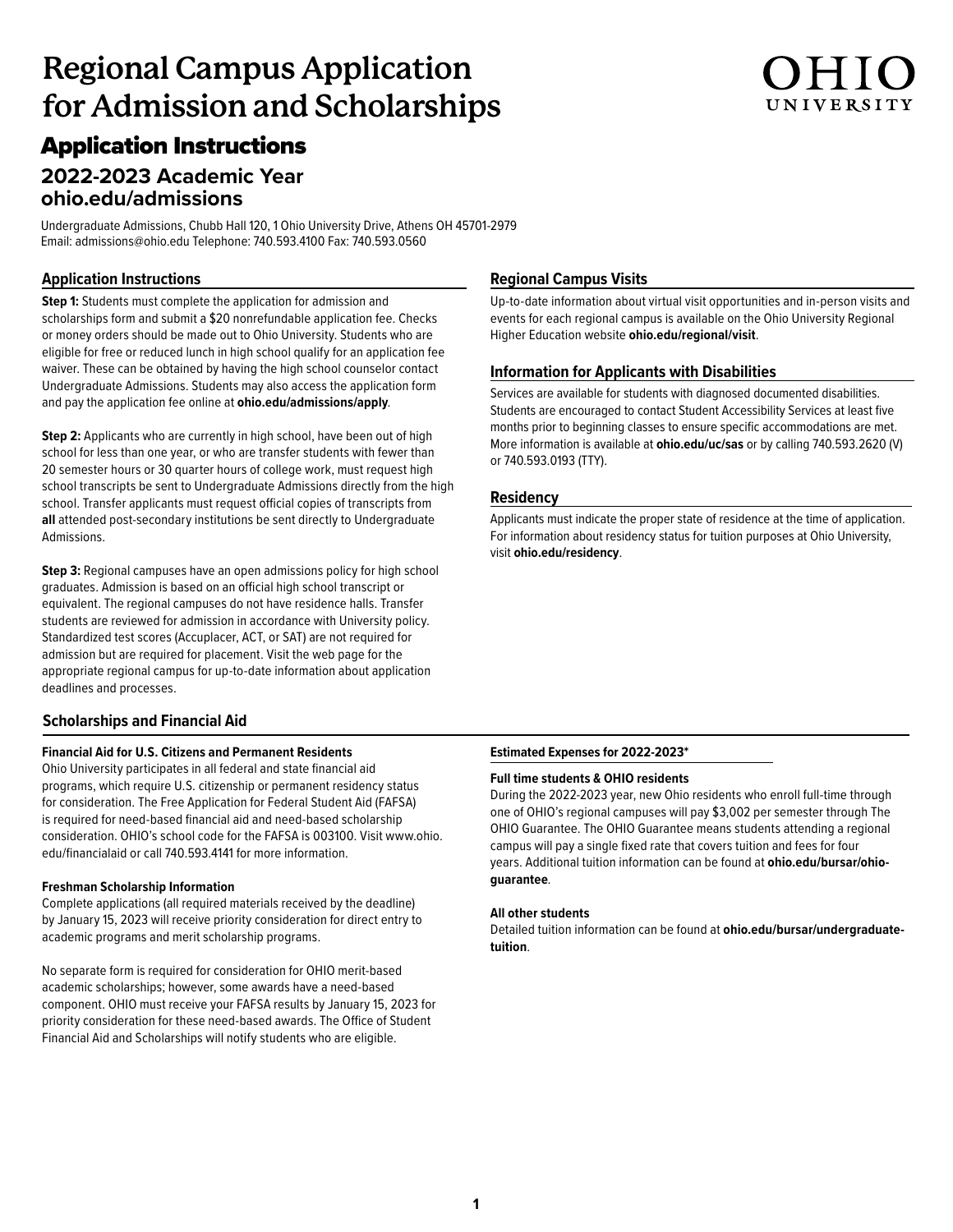### **Freshman Applicants**

Ohio University's regional campuses offer a quality education that's affordable and convenient with the power and recognition of a major university and the comfort of a small college. To enroll as a student at an OHIO regional campus, a student must have a high school diploma or GED.

If you previously attended any Ohio University campus as a degree-seeking student, you do not need to reapply. Please submit a re-enrollment form, which can be completed online or downloaded at **<ohio.edu/registrar/re-enrollment-form>**.

### **Freshman Deadlines**

All application materials should be submitted two weeks prior to the start of the term to ensure sufficient time for processing, new student orientation, and registration.

| Fall Priority Application Deadline*<br><b>Fall Rolling Admission Deadline</b> | January 15<br>1st Week of Term |
|-------------------------------------------------------------------------------|--------------------------------|
| Spring Rolling Admission Deadline                                             | 1st Week of Term               |
| Summer Rolling Admission Deadline**                                           | 1st Week of Term               |

\*Complete applicants (all required materials received by the deadline) will receive priority consideration for direct entry to academic programs, merit scholarship programs, and University honors experiences.

\*\*In most cases, freshmen applying from high school will not be considered for direct admission to the summer term. Please note that entering in summer prevents freshmen from fully participating in Bobcat Student Orientation, disqualifies them from consideration for most scholarships, and may affect the financial aid award offer.

### **Admissions Tests**

Freshman applicants must take either the ACT or SAT. Undergraduate Admissions strongly encourages taking the optional writing portion of the test. The composite score of the ACT or the combined math and evidence-based reading and writing scores on the SAT will be considered. Undergraduate Admissions will consider both new SAT and old SAT scores. While we will continue to superscore (combine subscores from multiple test dates) across the same version of the SAT, we will not superscore between the new SAT and old SAT. ACT writing and SAT essay scores are not considered in the review process for scholarships. For those who have been out of school for more than one year, test scores are not required unless specifically requested by Undergraduate Admissions. Ohio University requires that scores be sent directly from the testing agency. Ohio University's Regional Campus ACT and SAT codes are:

| <b>Campus</b> | <b>ACT</b> | <b>SAT</b> |
|---------------|------------|------------|
| Chillicothe   | 3313       | 0775       |
| Eastern       | 3317       | 0828       |
| Lancaster     | 3326       | 0826       |
| Southern      | 3370       | 1912       |
| Zanesville    | 3322       | 0846       |

### **Transfer Applicants**

### **Transcripts**

Applicants must have official transcripts sent directly from each college or university attended. Applicants who have completed fewer than 20 semester or 30 quarter hours of college-level courses at a regionally accredited institution must also submit official high school transcripts or equivalent. Applicants may choose, but are not required, to provide standardized test results, either SAT or ACT. Undergraduate Admissions prefers that test results be sent directly from the testing agency. Ohio University's Regional Campus ACT and SAT codes are:

| <b>Campus</b> | <b>ACT</b> | <b>SAT</b> |
|---------------|------------|------------|
| Chillicothe   | 3313       | 0775       |
| Eastern       | 3317       | 0828       |
| Lancaster     | 3326       | 0826       |
| Southern      | 3370       | 1912       |
| Zanesville    | 3322       | 0846       |

### **Transfer Application Priority Dates\***

All application materials should be submitted two weeks prior to the start of the term to ensure sufficient time for processing.

| <b>Entering Semester</b>                                         | <b>Application Due</b> | <b>Transcripts Due</b> |
|------------------------------------------------------------------|------------------------|------------------------|
| Fall                                                             | February 1*            | July 15                |
| Spring                                                           | December 1             | December 15            |
| Summer                                                           | April 15               | May 1                  |
| *Late applications will be considered on a space-available basis |                        |                        |

### **Criminal Justice**

Chubb Hall 140, 1 Ohio University Drive, Athens OH 45701 Email: university.college@ohio.edu Applicants must have completed an associate degree in a related field and have a minimum cumulative GPA of 2.0 on a 4.0 scale. Any applicant whose associate degree is in progress but who is academically eligible for admission to the University can be admitted to University College as a pre-BCJ student and can transition into the BCJ program after the associate degree is conferred.

### **School of Nursing**

Grover Center E317, 1 Ohio University Drive, Athens OH 45701

T: 740.593.4494 Applicants must have a minimum cumulative GPA of 2.75 on a 4.0 scale, and have completed 30 semester credit hours at the post-secondary level. Additionally, applicants must have completed the equivalent of of CHEM 1205 and CHEM 1205 (lab), or CHEM 1210, or have a Math Placement Level 1 or higher. All applicants meeting admission criteria are initially admitted as Pre-Nursing. For more information regarding the major application process, please contact the School of Nursing.

### **Specialized Studies**

Applicants may declare the pre-Bachelor of Specialized Studies pre-major code upon completion of a B.S.S. Information Session and once a minimum 2.0 cumulative GPA is attained. Once a student is a pre-B.S.S. major, they will work with an assigned University College advisor to complete their individualized major proposal. Applicants must submit their proposal that will be reviewed by a faculty committee. Visit **ohio.edu/uc** for more information and information session dates.

### **Teacher Education**

McCraken Hall, 1 Ohio University Drive, Athens OH 45701 Email: education@ohio.edu During the second semester of the first year, applicants to any teacher education major apply to Teacher Candidacy. To gain admission to Teacher Candidacy, students must have completed 30 semester hours of credit with an overall GPA of 3.0 on a 4.0 scale.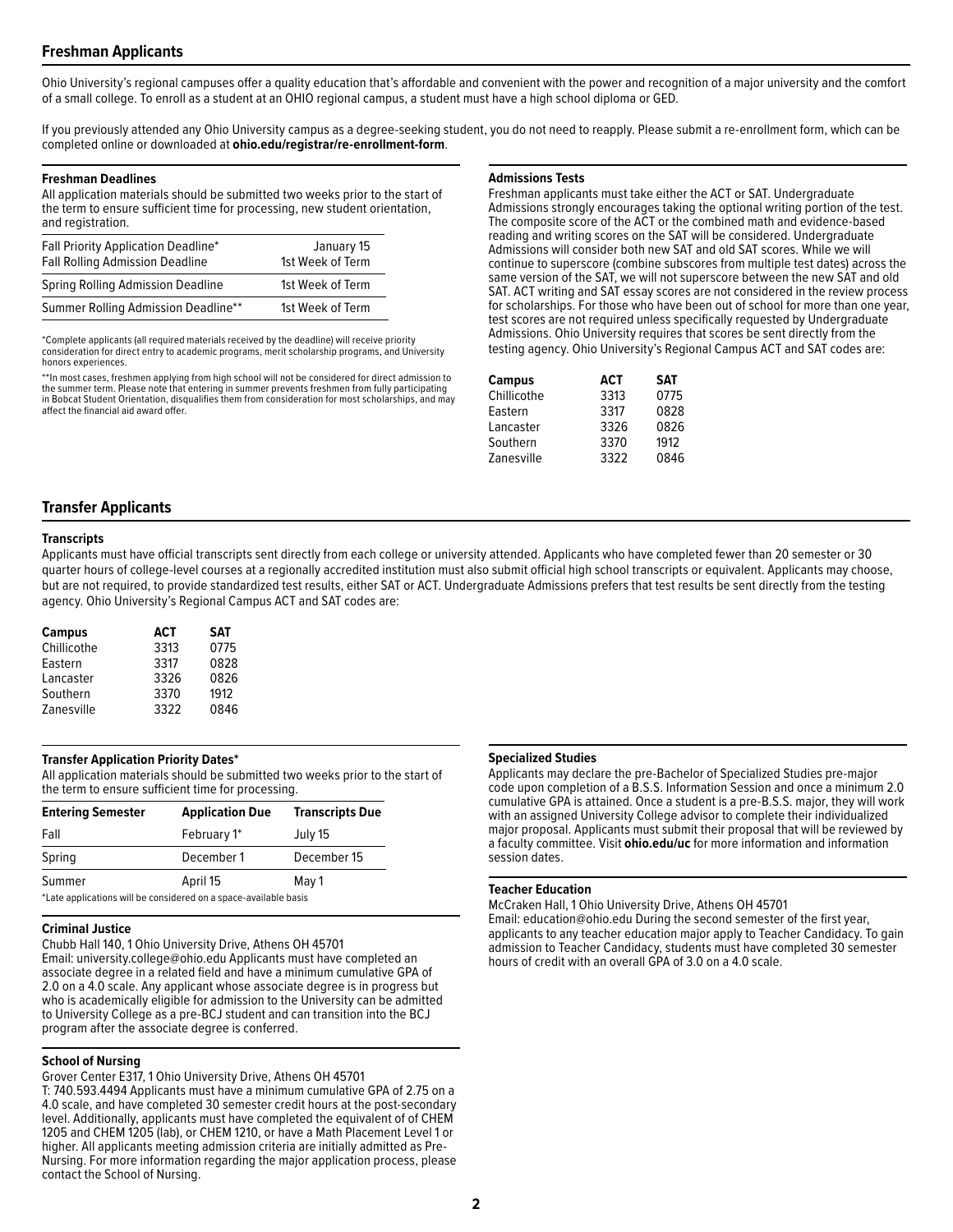## **Regional Campus Application for Admission and Scholarships**

## Application Form

### **2022-2023 Academic Year <ohio.edu/admissions>**

Undergraduate Admissions, Chubb Hall 120, 1 Ohio University Drive, Athens OH 45701-2979 Email: admissions@ohio.edu Telephone: 740.593.4100 Fax: 740.593.0560

**Failure to complete all sections may significantly delay the processing time of your application. Please sign your application and include the \$20 nonrefundable fee.** 

### **Your Information**

| Name<br>Last                                                                                                                                                                                                                                                                                                                                                                                                                                                                                                                                                                                                                                                                                                                                                                      | First                 |                                                                                                                  | Middle                                        | Suffix (Jr., III, etc.)                        |
|-----------------------------------------------------------------------------------------------------------------------------------------------------------------------------------------------------------------------------------------------------------------------------------------------------------------------------------------------------------------------------------------------------------------------------------------------------------------------------------------------------------------------------------------------------------------------------------------------------------------------------------------------------------------------------------------------------------------------------------------------------------------------------------|-----------------------|------------------------------------------------------------------------------------------------------------------|-----------------------------------------------|------------------------------------------------|
| Previous Name (other name under which your transcripts might appear)                                                                                                                                                                                                                                                                                                                                                                                                                                                                                                                                                                                                                                                                                                              |                       |                                                                                                                  |                                               |                                                |
|                                                                                                                                                                                                                                                                                                                                                                                                                                                                                                                                                                                                                                                                                                                                                                                   |                       |                                                                                                                  |                                               |                                                |
| Last                                                                                                                                                                                                                                                                                                                                                                                                                                                                                                                                                                                                                                                                                                                                                                              | First                 |                                                                                                                  | Middle                                        | Suffix (Jr., III, etc.)                        |
| Preferred Name (Nickname)                                                                                                                                                                                                                                                                                                                                                                                                                                                                                                                                                                                                                                                                                                                                                         |                       |                                                                                                                  |                                               |                                                |
|                                                                                                                                                                                                                                                                                                                                                                                                                                                                                                                                                                                                                                                                                                                                                                                   |                       |                                                                                                                  |                                               |                                                |
| Please verify the accuracy of your Social Security Number before submitting your application. Entering an inaccurate SSN could cause significant problems with your student record, especially if you intend to<br>apply for need-based financial aid at OHIO. While submission of the SSN is optional on the application for admission and scholarships, please note that students who have not supplied a Social Security Number<br>to Ohio University cannot be considered for need-based financial aid. If you do not wish to provide a SSN at this time but would like to be considered for financial aid at OHIO, you will need to supply official<br>documentation of your SSN to Undergraduate Admissions in advance of your FAFSA results being sent to Ohio University. |                       |                                                                                                                  |                                               |                                                |
| Which type of applicant are you? (If you have not yet graduated high school but<br>have already earned college credit, you are still considered a freshman applicant.)                                                                                                                                                                                                                                                                                                                                                                                                                                                                                                                                                                                                            |                       | Freshman Applicant                                                                                               | <b>Transfer Applicant</b>                     |                                                |
| For freshman applicants, what is your preferred admission plan?     Early Action (Deadline November 15)                                                                                                                                                                                                                                                                                                                                                                                                                                                                                                                                                                                                                                                                           |                       |                                                                                                                  | Rolling (Deadline February 1)                 |                                                |
| Fall (August 2022)<br>When do you plan to enroll? $ $                                                                                                                                                                                                                                                                                                                                                                                                                                                                                                                                                                                                                                                                                                                             | Spring (January 2023) |                                                                                                                  | Summer I (May 2023)     Summer II (July 2023) |                                                |
| Chillicothe<br><b>Regional Campuses:</b>                                                                                                                                                                                                                                                                                                                                                                                                                                                                                                                                                                                                                                                                                                                                          | Eastern<br>Lancaster  | Southern<br>Zanesville                                                                                           |                                               |                                                |
| What is your country of citizenship? ______                                                                                                                                                                                                                                                                                                                                                                                                                                                                                                                                                                                                                                                                                                                                       |                       |                                                                                                                  |                                               |                                                |
| Do you have a current immigration status?                                                                                                                                                                                                                                                                                                                                                                                                                                                                                                                                                                                                                                                                                                                                         | No<br>Yes             |                                                                                                                  |                                               |                                                |
| If yes, what is your current immigration status?                                                                                                                                                                                                                                                                                                                                                                                                                                                                                                                                                                                                                                                                                                                                  | Asylee                | <b>Temporary Protective Status</b>                                                                               |                                               | Refugee Deferred Action for Childhood Arrivals |
|                                                                                                                                                                                                                                                                                                                                                                                                                                                                                                                                                                                                                                                                                                                                                                                   | Undocumented          | Permanent Resident                                                                                               |                                               |                                                |
| Are you an international student?<br>Yes                                                                                                                                                                                                                                                                                                                                                                                                                                                                                                                                                                                                                                                                                                                                          | No                    | If yes, please complete the International Application for Admission and Scholarships. DO NOT COMPLETE THIS FORM. |                                               |                                                |
| Are you an Ohio resident?<br>Yes<br>No                                                                                                                                                                                                                                                                                                                                                                                                                                                                                                                                                                                                                                                                                                                                            |                       |                                                                                                                  |                                               |                                                |
|                                                                                                                                                                                                                                                                                                                                                                                                                                                                                                                                                                                                                                                                                                                                                                                   |                       |                                                                                                                  |                                               |                                                |
|                                                                                                                                                                                                                                                                                                                                                                                                                                                                                                                                                                                                                                                                                                                                                                                   |                       |                                                                                                                  |                                               |                                                |
| Where were you born? $\frac{1}{\text{City}}$                                                                                                                                                                                                                                                                                                                                                                                                                                                                                                                                                                                                                                                                                                                                      |                       | State                                                                                                            |                                               | Country                                        |
| <b>Permanent Address</b>                                                                                                                                                                                                                                                                                                                                                                                                                                                                                                                                                                                                                                                                                                                                                          |                       |                                                                                                                  |                                               |                                                |
|                                                                                                                                                                                                                                                                                                                                                                                                                                                                                                                                                                                                                                                                                                                                                                                   |                       |                                                                                                                  |                                               |                                                |
| <b>Street Address</b>                                                                                                                                                                                                                                                                                                                                                                                                                                                                                                                                                                                                                                                                                                                                                             | Apartment#            | City                                                                                                             | State/Province                                |                                                |
|                                                                                                                                                                                                                                                                                                                                                                                                                                                                                                                                                                                                                                                                                                                                                                                   |                       |                                                                                                                  |                                               |                                                |
| Zip/Postal Code                                                                                                                                                                                                                                                                                                                                                                                                                                                                                                                                                                                                                                                                                                                                                                   | County                | Country                                                                                                          |                                               | <b>Address Valid Since</b><br>$mm$ / dd / yyyy |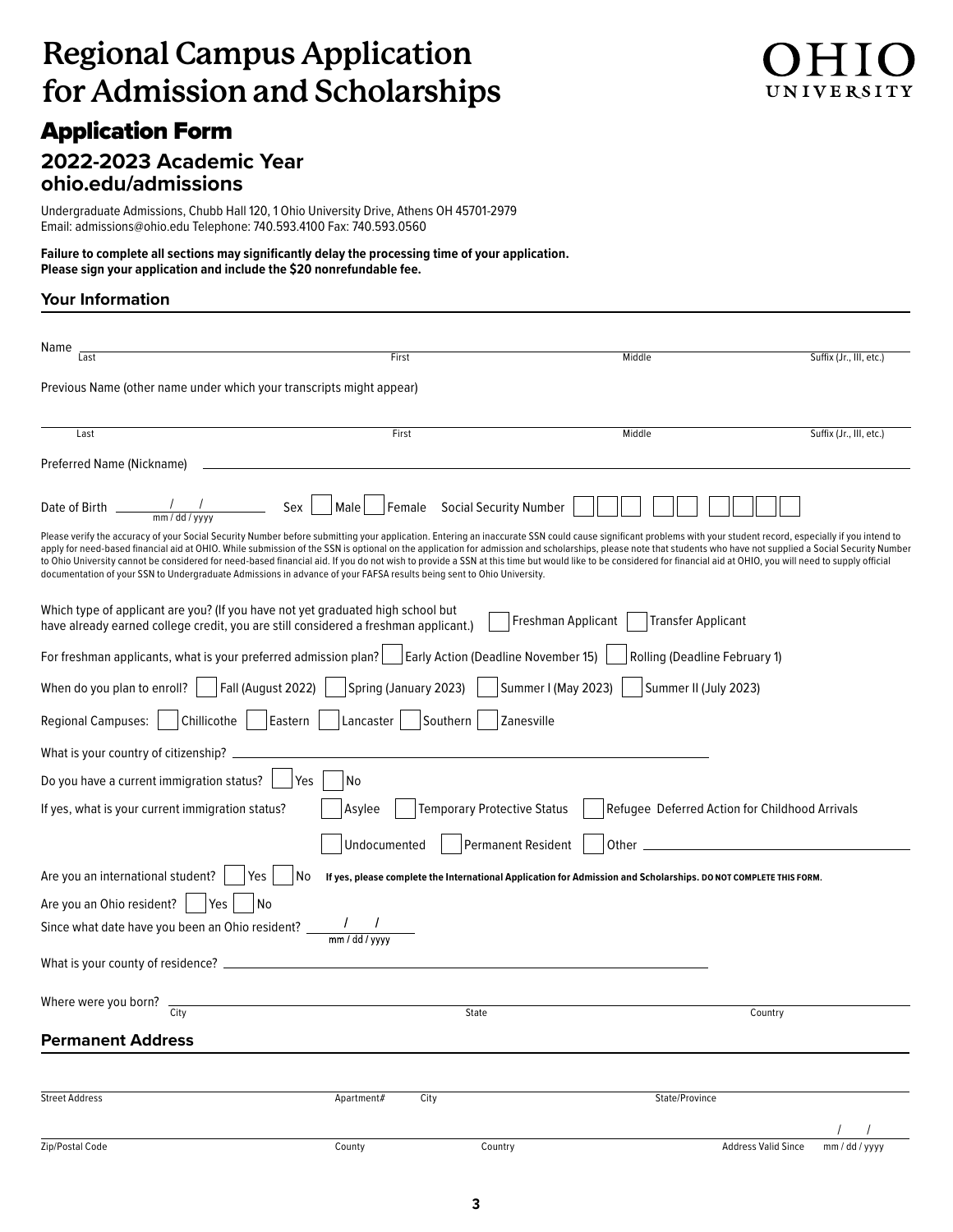### **Permanent Address (cont.)**

### **Mailing Address**

| <b>Street Address</b>                                                                                                                                                                          | City<br>Apartment#                            |            | State/Province                                                                                                                                                                                                                                                                                                                                                                                                                                                                                                                                                                                                                                                                                                                                                                                                                                                                 |                                |
|------------------------------------------------------------------------------------------------------------------------------------------------------------------------------------------------|-----------------------------------------------|------------|--------------------------------------------------------------------------------------------------------------------------------------------------------------------------------------------------------------------------------------------------------------------------------------------------------------------------------------------------------------------------------------------------------------------------------------------------------------------------------------------------------------------------------------------------------------------------------------------------------------------------------------------------------------------------------------------------------------------------------------------------------------------------------------------------------------------------------------------------------------------------------|--------------------------------|
|                                                                                                                                                                                                |                                               |            |                                                                                                                                                                                                                                                                                                                                                                                                                                                                                                                                                                                                                                                                                                                                                                                                                                                                                |                                |
| Zip/Postal Code                                                                                                                                                                                | County                                        | Country    | <b>Address Valid Since</b>                                                                                                                                                                                                                                                                                                                                                                                                                                                                                                                                                                                                                                                                                                                                                                                                                                                     | mm / dd / yyyy                 |
| Home Phone                                                                                                                                                                                     |                                               | Cell Phone |                                                                                                                                                                                                                                                                                                                                                                                                                                                                                                                                                                                                                                                                                                                                                                                                                                                                                |                                |
| (Area Code) Phone Number                                                                                                                                                                       |                                               |            | (Area Code) Phone Number                                                                                                                                                                                                                                                                                                                                                                                                                                                                                                                                                                                                                                                                                                                                                                                                                                                       |                                |
| <b>Permission to text:</b>                                                                                                                                                                     |                                               |            | Yes, I give Ohio University permission to send me important updates and information about my application status.<br>Contact methods may include text messaging and phone calls generated from an automated dialing system.                                                                                                                                                                                                                                                                                                                                                                                                                                                                                                                                                                                                                                                     |                                |
| Email Address                                                                                                                                                                                  |                                               |            |                                                                                                                                                                                                                                                                                                                                                                                                                                                                                                                                                                                                                                                                                                                                                                                                                                                                                |                                |
| <b>Ethnic Background</b>                                                                                                                                                                       |                                               |            |                                                                                                                                                                                                                                                                                                                                                                                                                                                                                                                                                                                                                                                                                                                                                                                                                                                                                |                                |
| This information is optional and will not be used for discriminatory purposes.                                                                                                                 |                                               |            |                                                                                                                                                                                                                                                                                                                                                                                                                                                                                                                                                                                                                                                                                                                                                                                                                                                                                |                                |
| Are you Hispanic or Latino?<br>Yes                                                                                                                                                             | No                                            |            |                                                                                                                                                                                                                                                                                                                                                                                                                                                                                                                                                                                                                                                                                                                                                                                                                                                                                |                                |
| American Indian or Alaskan Native                                                                                                                                                              | <b>Black or African American</b><br>Asian     |            | Native Hawaiian or Other Pacific Islander                                                                                                                                                                                                                                                                                                                                                                                                                                                                                                                                                                                                                                                                                                                                                                                                                                      | White                          |
| <b>Military Status</b>                                                                                                                                                                         |                                               |            |                                                                                                                                                                                                                                                                                                                                                                                                                                                                                                                                                                                                                                                                                                                                                                                                                                                                                |                                |
| campus resources including advising, support, and financial services.                                                                                                                          |                                               |            | Ohio University is a designated Military Friendly® School. Responses to these questions may be used in communicating additional information to you about the Veterans and Military Student Services Center and other                                                                                                                                                                                                                                                                                                                                                                                                                                                                                                                                                                                                                                                           |                                |
| Are you currently serving on active duty in the U.S. Armed Forces for purposes other than training?                                                                                            |                                               |            | Yes<br>No                                                                                                                                                                                                                                                                                                                                                                                                                                                                                                                                                                                                                                                                                                                                                                                                                                                                      |                                |
| Are you a veteran of the U.S. Armed Forces?                                                                                                                                                    |                                               |            | Yes<br>No                                                                                                                                                                                                                                                                                                                                                                                                                                                                                                                                                                                                                                                                                                                                                                                                                                                                      |                                |
| Armed Forces but released under dishonorable conditions.                                                                                                                                       |                                               |            | For purposes of the following questions, a veteran is defined as an individual who (1) has engaged in active duty in the U.S. Armed Forces (Army, Navy, Air Force, Marines, or Coast Guard) or is a National Guard<br>or Reserve enlistee who was called to active duty for other than state or training purposes, or was a cadet or midshipman at one of the service academies, and (2) was released under a condition other than<br>dishonorable. Also answer "Yes" if these conditions do not apply now but will apply by June 30, 2020. An individual should answer "No" if he/she (1) has never engaged in active duty in the U.S. Armed Forces,<br>(2) is currently an ROTC student or cadet or midshipman at a service academy, (3) is a national Guard or Reserve enlistee activated only for state or training purposes, or (4) was engaged in active duty in the U.S |                                |
| Are you a member of the National Guard or the U.S. Armed Forces reserve?                                                                                                                       |                                               |            | No                                                                                                                                                                                                                                                                                                                                                                                                                                                                                                                                                                                                                                                                                                                                                                                                                                                                             |                                |
| Would your family like to receive information about Veterans Affairs educational benefits and<br>services available through the Ohio University Veterans and Military Student Services Center? |                                               |            | No<br>Yes                                                                                                                                                                                                                                                                                                                                                                                                                                                                                                                                                                                                                                                                                                                                                                                                                                                                      |                                |
| <b>Emergency Contact Information</b>                                                                                                                                                           |                                               |            |                                                                                                                                                                                                                                                                                                                                                                                                                                                                                                                                                                                                                                                                                                                                                                                                                                                                                |                                |
| Name                                                                                                                                                                                           |                                               |            |                                                                                                                                                                                                                                                                                                                                                                                                                                                                                                                                                                                                                                                                                                                                                                                                                                                                                |                                |
| Last                                                                                                                                                                                           |                                               |            | First                                                                                                                                                                                                                                                                                                                                                                                                                                                                                                                                                                                                                                                                                                                                                                                                                                                                          |                                |
| Address<br>Street Address                                                                                                                                                                      |                                               |            |                                                                                                                                                                                                                                                                                                                                                                                                                                                                                                                                                                                                                                                                                                                                                                                                                                                                                | Apartment#                     |
|                                                                                                                                                                                                |                                               |            |                                                                                                                                                                                                                                                                                                                                                                                                                                                                                                                                                                                                                                                                                                                                                                                                                                                                                |                                |
| City                                                                                                                                                                                           | State/Province                                |            |                                                                                                                                                                                                                                                                                                                                                                                                                                                                                                                                                                                                                                                                                                                                                                                                                                                                                | Zip/Postal Code                |
| County                                                                                                                                                                                         |                                               |            | Country (if not U.S.)                                                                                                                                                                                                                                                                                                                                                                                                                                                                                                                                                                                                                                                                                                                                                                                                                                                          |                                |
| Phone Number _                                                                                                                                                                                 |                                               |            | Home<br>Work<br>Phone Type                                                                                                                                                                                                                                                                                                                                                                                                                                                                                                                                                                                                                                                                                                                                                                                                                                                     | Cell                           |
|                                                                                                                                                                                                |                                               |            |                                                                                                                                                                                                                                                                                                                                                                                                                                                                                                                                                                                                                                                                                                                                                                                                                                                                                |                                |
|                                                                                                                                                                                                |                                               |            |                                                                                                                                                                                                                                                                                                                                                                                                                                                                                                                                                                                                                                                                                                                                                                                                                                                                                |                                |
| Email _                                                                                                                                                                                        |                                               |            |                                                                                                                                                                                                                                                                                                                                                                                                                                                                                                                                                                                                                                                                                                                                                                                                                                                                                |                                |
| <b>Family Information</b>                                                                                                                                                                      |                                               |            |                                                                                                                                                                                                                                                                                                                                                                                                                                                                                                                                                                                                                                                                                                                                                                                                                                                                                |                                |
| Would you like to receive more information about resources available to students who are or have been in foster care?                                                                          |                                               |            | No<br>Yes                                                                                                                                                                                                                                                                                                                                                                                                                                                                                                                                                                                                                                                                                                                                                                                                                                                                      |                                |
| <b>Parent/Guardian 1</b>                                                                                                                                                                       |                                               |            |                                                                                                                                                                                                                                                                                                                                                                                                                                                                                                                                                                                                                                                                                                                                                                                                                                                                                |                                |
| Highest level of school this parent or guardian has completed                                                                                                                                  |                                               |            |                                                                                                                                                                                                                                                                                                                                                                                                                                                                                                                                                                                                                                                                                                                                                                                                                                                                                |                                |
| Less than HS Graduate                                                                                                                                                                          | Some College<br>HS Graduate or Equivalent     |            | Technical School<br>2-Year College Degree                                                                                                                                                                                                                                                                                                                                                                                                                                                                                                                                                                                                                                                                                                                                                                                                                                      | <b>Bachelor's Level Degree</b> |
| Some Graduate School                                                                                                                                                                           | Master's Level Degree<br>Doctorate (Academic) |            | Doctorate (Professional)<br>Post-Doctorate                                                                                                                                                                                                                                                                                                                                                                                                                                                                                                                                                                                                                                                                                                                                                                                                                                     |                                |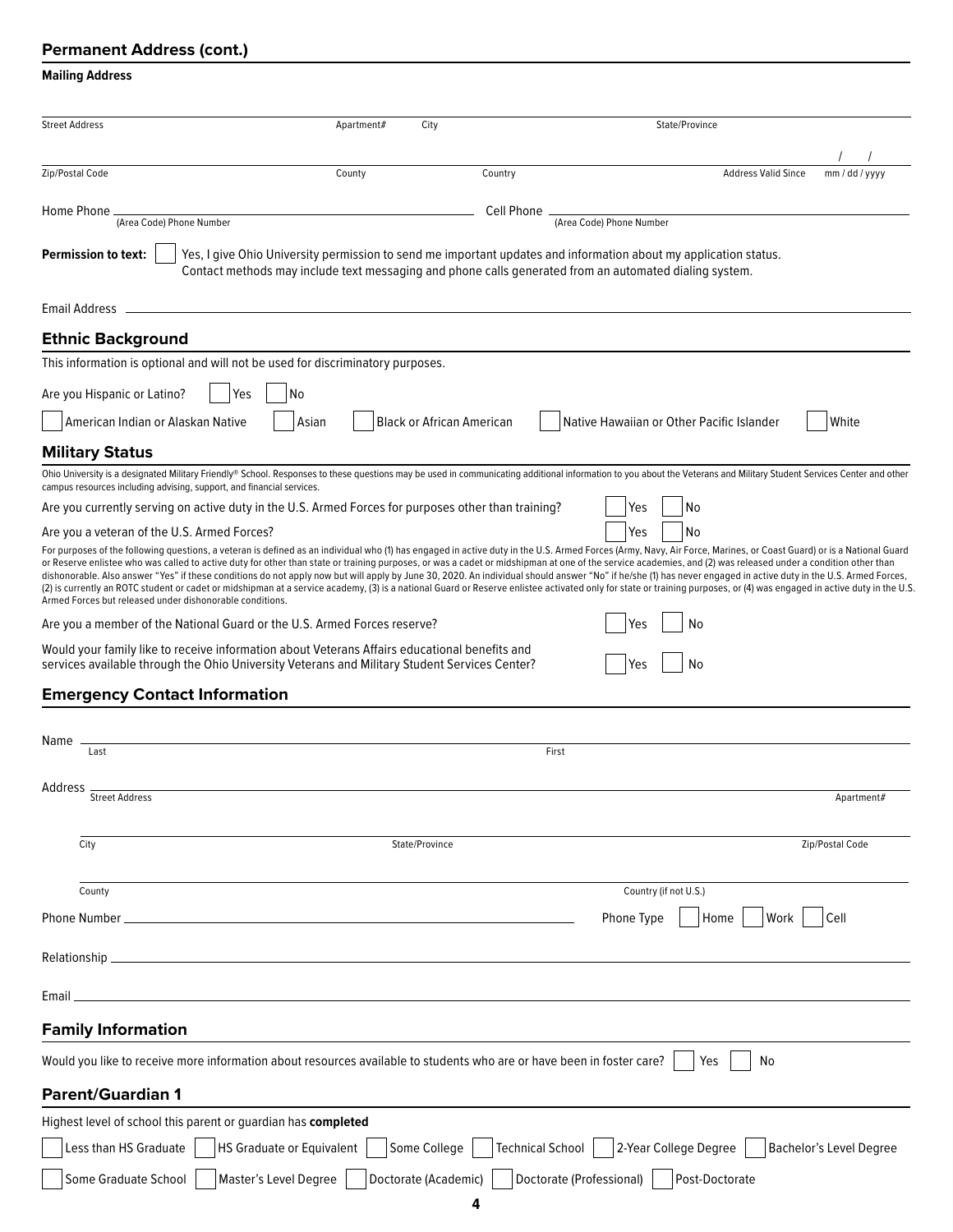## **Parent/Guardian 1 (cont.)**

| Did this parent or guardian graduate from Ohio University?<br>Graduation Year.<br>Yes<br>No                                                                                                                                                                                                                                                                                                      |                                                                                                                         |
|--------------------------------------------------------------------------------------------------------------------------------------------------------------------------------------------------------------------------------------------------------------------------------------------------------------------------------------------------------------------------------------------------|-------------------------------------------------------------------------------------------------------------------------|
| Is this parent or guardian an employee of Ohio University?<br>No<br>Yes                                                                                                                                                                                                                                                                                                                          | YYYY                                                                                                                    |
| Name<br>Last                                                                                                                                                                                                                                                                                                                                                                                     | First                                                                                                                   |
|                                                                                                                                                                                                                                                                                                                                                                                                  |                                                                                                                         |
| Phone Number_<br>Step-Father<br>Step-Mother<br>Father<br>Legal Guardian<br>Relationship<br>Mother                                                                                                                                                                                                                                                                                                | Phone Type<br>Home<br>Work<br>Cell                                                                                      |
| <b>Parent/Guardian 2</b>                                                                                                                                                                                                                                                                                                                                                                         |                                                                                                                         |
| Highest level of school this parent or guardian has completed<br><b>HS Graduate or Equivalent</b><br>Some College<br>Less than HS Graduate<br>Some Graduate School<br>Master's Level Degree<br>Doctorate (Academic)<br>Did this parent or guardian graduate from Ohio University?<br>Yes<br> No<br>Graduation Year __<br>Is this parent or guardian an employee of Ohio University?<br>No<br>Yes | Technical School   2-Year College Degree   Bachelor's Level Degree<br>Doctorate (Professional)   Post-Doctorate<br>YYYY |
| Name<br>Last                                                                                                                                                                                                                                                                                                                                                                                     | First                                                                                                                   |
|                                                                                                                                                                                                                                                                                                                                                                                                  |                                                                                                                         |
| Phone Number.<br>Step-Father<br>Step-Mother<br>Father<br>Legal Guardian<br>Relationship<br>Mother                                                                                                                                                                                                                                                                                                | Phone Type<br>Home<br>Work<br>Cell                                                                                      |
| Do you have family members who have attended, or are currently attending, Ohio University?                                                                                                                                                                                                                                                                                                       | No<br>Yes                                                                                                               |
| <u> 1989 - Johann Stoff, deutscher Stoff, der Stoff, der Stoff, der Stoff, der Stoff, der Stoff, der Stoff, der S</u><br>Name<br>Last                                                                                                                                                                                                                                                            | First                                                                                                                   |
| Relationship _<br>Graduation Year _                                                                                                                                                                                                                                                                                                                                                              |                                                                                                                         |
| Name $\frac{1}{\text{Last}}$                                                                                                                                                                                                                                                                                                                                                                     | YYYY                                                                                                                    |
|                                                                                                                                                                                                                                                                                                                                                                                                  | First                                                                                                                   |
|                                                                                                                                                                                                                                                                                                                                                                                                  | YYYY                                                                                                                    |
| <b>Your Education</b>                                                                                                                                                                                                                                                                                                                                                                            |                                                                                                                         |
| Homeschool<br>High School Type<br>Public<br>Private<br><b>Current High School</b>                                                                                                                                                                                                                                                                                                                |                                                                                                                         |
| Name $-$                                                                                                                                                                                                                                                                                                                                                                                         |                                                                                                                         |
| City<br>State/Province                                                                                                                                                                                                                                                                                                                                                                           | <b>CEEB Code</b>                                                                                                        |
| Graduation Date $\frac{1}{\text{mm}/\text{dd}/\text{yyy}}$ GED? $\boxed{\ }$ Yes $\boxed{\ }$ No $\frac{1}{\text{mm}/\text{dd}/\text{yyy}}$ State $\boxed{\ }$                                                                                                                                                                                                                                   |                                                                                                                         |
| <b>College Coursework</b>                                                                                                                                                                                                                                                                                                                                                                        |                                                                                                                         |
| Have you ever taken Ohio University coursework (regardless of location or level)?                                                                                                                                                                                                                                                                                                                | Yes<br>No                                                                                                               |
| Have you attended any other colleges or universities?                                                                                                                                                                                                                                                                                                                                            | Yes<br> No                                                                                                              |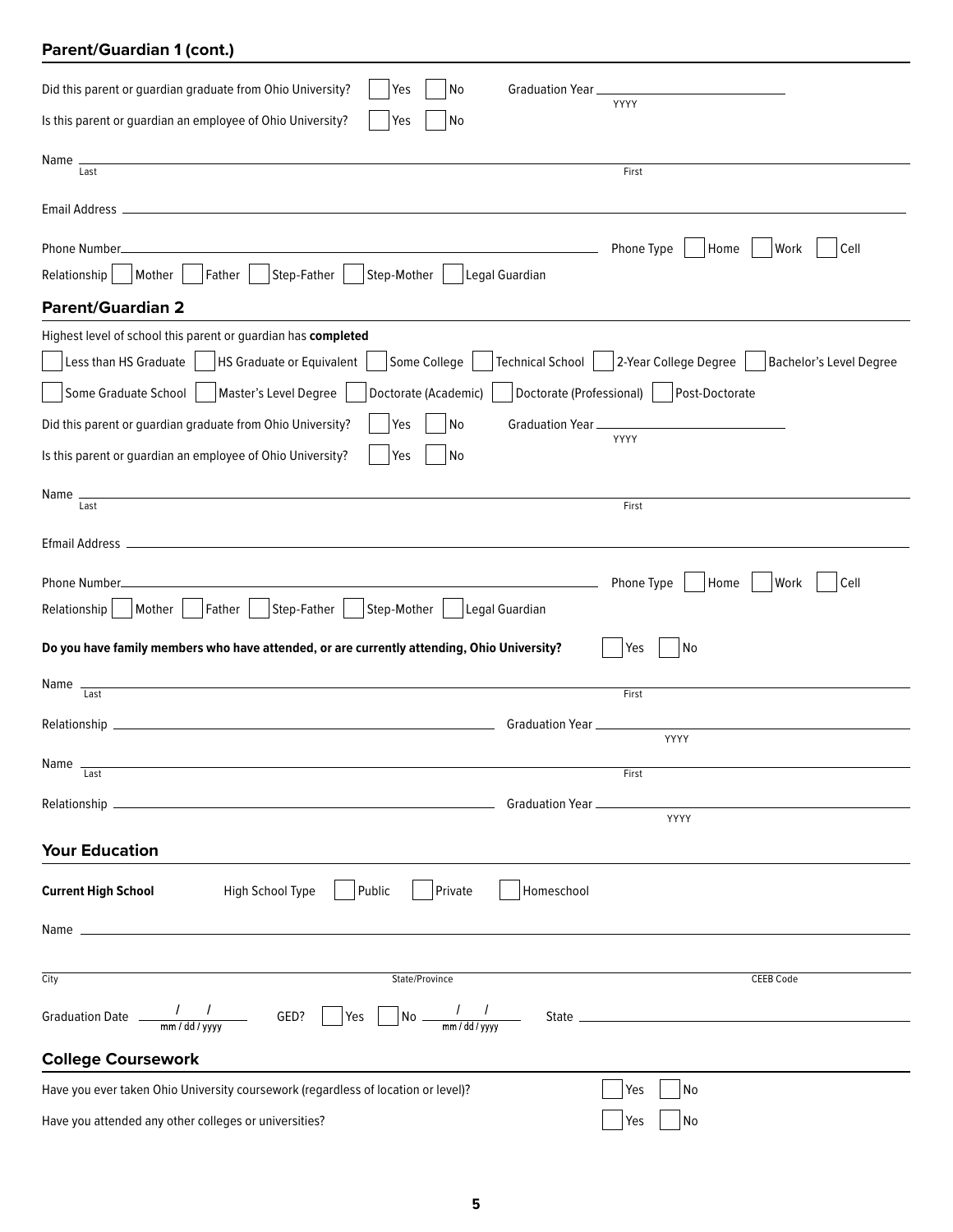### **College Background**

| Attach additional sheets if necessary.                                                        |                |         |                |
|-----------------------------------------------------------------------------------------------|----------------|---------|----------------|
|                                                                                               |                |         |                |
| City                                                                                          | State/Province | Country |                |
| Beginning Date of Attendance $\frac{1}{2}$ and Date of Attendance $\frac{1}{2}$               |                |         |                |
|                                                                                               |                |         |                |
|                                                                                               |                |         |                |
|                                                                                               |                |         |                |
| City                                                                                          | State/Province | Country |                |
| Beginning Date of Attendance $\frac{1}{2}$ $\frac{1}{2}$ End Date of Attendance $\frac{1}{2}$ |                |         |                |
|                                                                                               |                |         |                |
|                                                                                               |                |         | mm / dd / yyyy |

### **COVID-19 Events (Optional)**

Community disruptions such as COVID-19 and natural disasters can have deep and long-lasting impacts. If you need it, this space is yours to describe those impacts (attach additional sheets if necessary). Ohio University cares about the effects on your health and well-being, safety, family circumstances, future plans, and education, including access to reliable technology and quiet study spaces.

**Signature Date / /**

I understand that I am responsible for submitting complete and accurate information on my application form and in all related application materials. I certify that the information contained in this application form and in all application materials is complete and accurate, and I understand that submission of inaccurate information by me or at my direction may be sufficient cause for terminating my enrollment. I understand that I am required to notify Undergraduate Admissions if any of the information provided on this application for admission changes after submission. Ohio University reserves the right to alter terms of admission, up to and including revocation of the admission offer, if necessary.

Please return this application with the \$20 nonrefundable application fee to Ohio University Undergraduate Admissions.

ATTN: Regional Application Processing Undergraduate Admissions Ohio University 120 Chubb Hall Athens, OH 45701

Ohio University is committed to promoting and supporting a workplace and educational environment where healthy and respectful conduct is the cultural norm. In support of this commitment, Ohio University prohibits discrimination on the basis of race, color, religion, age, ethnicity, national origin, national ancestry, sex, status as a parent during pregnancy and immediately after the birth of a child, status as a parent of a young child, status as a foster parent, gender, gender identity, gender expression, sexual orientation, military service, veteran status, mental or physical disability, or genetic information. in its programs, activities, employment, and admission. Retaliation is also prohibited by University policy. Any future or current member of the campus community who experiences discrimination, harassment, exploitation, or intimidation, including sexual harassment, or other sexual misconduct has a right to contact the Director of Equity and Civil Rights Compliance and Title IX Coordinator in Ohio University's Office of Equity and Civil Rights Compliance to make a report. For more information about Ohio University's policies prohibiting discrimination, including grievance procedures, and all ways to contact the Title IX Coordinator, please visit **<ohio.edu/equity-civil-rights>** or visit **<ohio.edu/uc/sas>** for information about the ADA/504 coordinator. ©2022 Ohio University. All rights reserved.

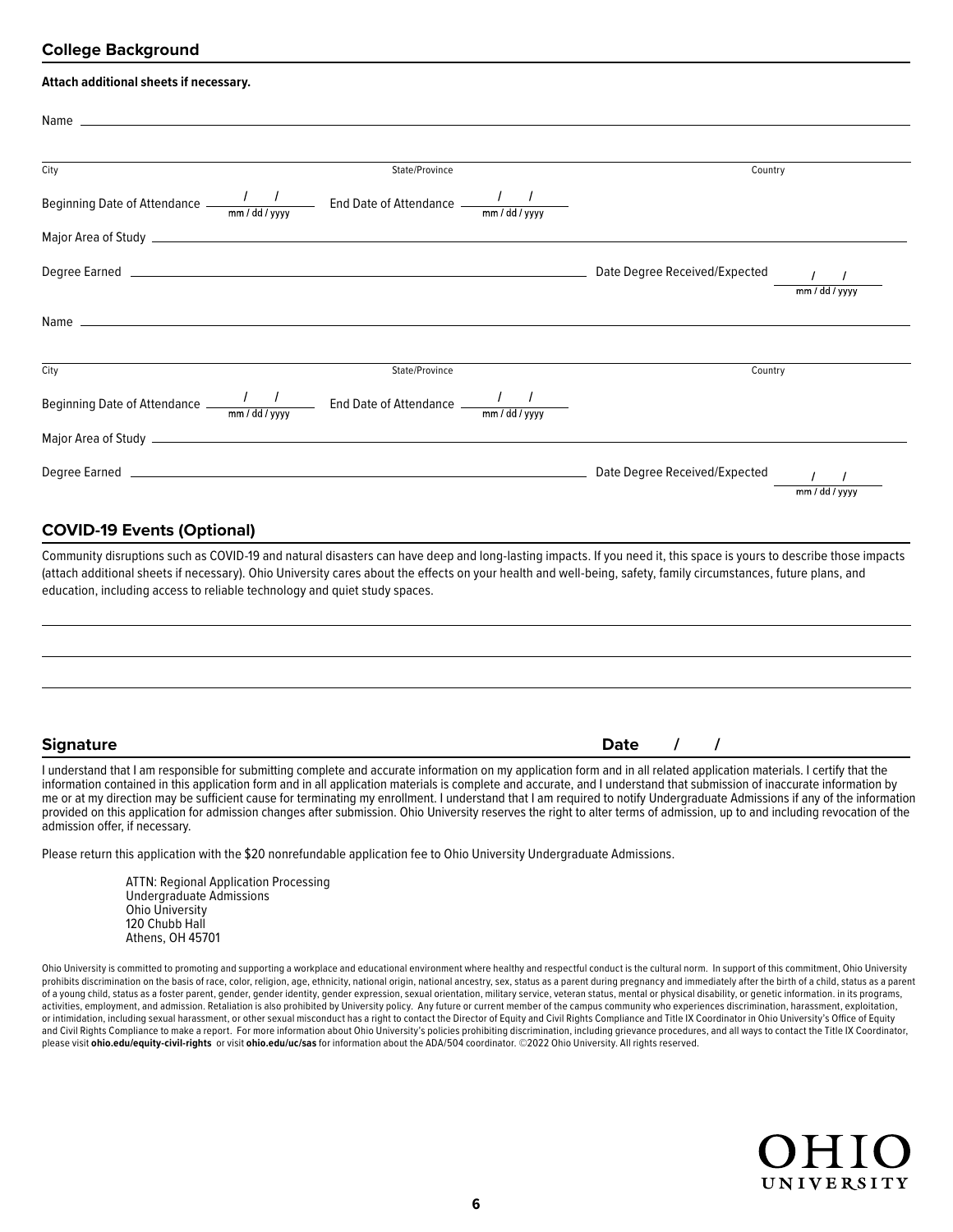# **Regional Campus Application for Admission and Scholarships**

## Regional Campus Majors List

### **2022-2023 Academic Year <ohio.edu/admissions>**

Undergraduate Admissions, Chubb Hall 120, 1 Ohio University Drive, Athens OH 45701-2979 Email: admissions@ohio.edu Telephone: 740.593.4100 Fax: 740.593.0560

The prefix of each major code indicates the type of degree awarded in that major. In some cases, it indicates that an additional application process is required for admission to the major.

- **AA** Associate in Arts
- **AAS** Associate in Applied Science
- **AS** Associate in Science
- **BA** Bachelor of Arts
- **BB** Bachelor of Business Administration

### **CHILLICOTHE**

| AA5002<br>AA1114<br>A15508<br>AS1104<br>BS6109<br>AA5006<br>AA1106<br>BC5364<br>AA5010<br>BC2209 | Accounting Technology<br>Arts and Humanities Emphasis<br>Associate in Individualized Studies <sup>3</sup><br>Associate in Science<br><b>Business</b><br><b>Business Management Technology</b><br><b>Child Development</b><br><b>Communication Studies</b><br>Computer Science Technology<br>Criminal Justice <sup>1</sup> |
|--------------------------------------------------------------------------------------------------|---------------------------------------------------------------------------------------------------------------------------------------------------------------------------------------------------------------------------------------------------------------------------------------------------------------------------|
| ND2210                                                                                           | Criminal Justice (pre-program) <sup>2</sup>                                                                                                                                                                                                                                                                               |
| ND8837                                                                                           | <b>Early Childhood Education</b><br>(pre-program) <sup>6</sup>                                                                                                                                                                                                                                                            |
| AA5018                                                                                           | <b>Environmental Engineering Technology</b>                                                                                                                                                                                                                                                                               |
| BS8119                                                                                           | <b>Health Services Administration</b>                                                                                                                                                                                                                                                                                     |
| BA4211                                                                                           | History                                                                                                                                                                                                                                                                                                                   |
| BA2128                                                                                           | Human Biology                                                                                                                                                                                                                                                                                                             |
| AA5201                                                                                           | Human Services Technology                                                                                                                                                                                                                                                                                                 |
| AA5505                                                                                           | Law Enforcement Technology                                                                                                                                                                                                                                                                                                |
| AA5019                                                                                           | <b>Medical Assisting Technology</b>                                                                                                                                                                                                                                                                                       |
| ND8833                                                                                           | Pre-Nursing, RN <sup>3</sup>                                                                                                                                                                                                                                                                                              |
| ND1220                                                                                           | Pre-Nursing, BSN <sup>3</sup>                                                                                                                                                                                                                                                                                             |
| ND6603                                                                                           | Social Work (pre-program) <sup>7</sup>                                                                                                                                                                                                                                                                                    |
| AA1110                                                                                           | <b>Social Science Emphasis</b>                                                                                                                                                                                                                                                                                            |
| ND1112                                                                                           | Specialized Studies (pre-program) <sup>8</sup>                                                                                                                                                                                                                                                                            |
| AS5513                                                                                           | Associate of Technical Study <sup>3</sup>                                                                                                                                                                                                                                                                                 |
| BT5510                                                                                           | <b>Technical and Applied Studies</b>                                                                                                                                                                                                                                                                                      |
| ND1201                                                                                           | Undecided <sup>5</sup>                                                                                                                                                                                                                                                                                                    |
|                                                                                                  | Middle Childhood Education                                                                                                                                                                                                                                                                                                |
| <b>DCG10N</b>                                                                                    | Languago Arte and Mathomatics                                                                                                                                                                                                                                                                                             |

| <b>BS6180</b> | Language Arts and Mathematics          |
|---------------|----------------------------------------|
| <b>BS6179</b> | Language Arts and Science              |
| <b>BS6178</b> | Language Arts and Social Science       |
| <b>BS6177</b> | <b>Mathematics and Science</b>         |
| <b>BS6175</b> | <b>Mathematics and Social Sciences</b> |
| <b>BS6176</b> | <b>Science and Social Studies</b>      |
|               |                                        |

### **EASTERN**

| AA1114<br>A15508<br>AS1104<br><b>BS6109</b><br><b>BC5364</b><br>BC2209<br>ND2210 | Arts and Humanities Emphasis<br>Associate in Individualized Studies <sup>3</sup><br>Associate in Science<br><b>Business</b><br><b>Communication Studies</b><br>Criminal Justice <sup>1</sup><br>Criminal Justice (pre-program) <sup>2</sup> |
|----------------------------------------------------------------------------------|---------------------------------------------------------------------------------------------------------------------------------------------------------------------------------------------------------------------------------------------|
| ND8837                                                                           | <b>Early Childhood Education</b>                                                                                                                                                                                                            |
|                                                                                  | (pre-program) <sup>6</sup>                                                                                                                                                                                                                  |
| <b>BS8122</b>                                                                    | <b>Exercise Physiology</b>                                                                                                                                                                                                                  |
| <b>BS8119</b>                                                                    | <b>Health Services Administration</b>                                                                                                                                                                                                       |
| BA4211                                                                           | History                                                                                                                                                                                                                                     |
| BA2128                                                                           | Human Biology                                                                                                                                                                                                                               |
| ND1220                                                                           | Pre-Nursing, BSN <sup>3</sup>                                                                                                                                                                                                               |
| ND6603                                                                           | Social Work (pre-program)7                                                                                                                                                                                                                  |
| AA1110                                                                           | Social Science Emphasis                                                                                                                                                                                                                     |
| <b>ND1112</b>                                                                    | Specialized Studies (pre-program) <sup>3</sup>                                                                                                                                                                                              |
| <b>BS5512</b>                                                                    | Sport and Lifestyle Studies                                                                                                                                                                                                                 |

| <b>BF</b> Bachelor of Fine Arts<br><b>BM</b> Bachelor of Music<br><b>BS</b> Bachelor of Science                                                                                                                                                                                                     | <b>BC</b> Bachelor of Science in Communication<br><b>BJ</b> Bachelor of Science in Journalism                                                                                                                                                                                                                                                                                                                                                                                                                                                                                                                                                                                                                                                                                                                                                                                                                                   |
|-----------------------------------------------------------------------------------------------------------------------------------------------------------------------------------------------------------------------------------------------------------------------------------------------------|---------------------------------------------------------------------------------------------------------------------------------------------------------------------------------------------------------------------------------------------------------------------------------------------------------------------------------------------------------------------------------------------------------------------------------------------------------------------------------------------------------------------------------------------------------------------------------------------------------------------------------------------------------------------------------------------------------------------------------------------------------------------------------------------------------------------------------------------------------------------------------------------------------------------------------|
| BT5510<br>ND1201                                                                                                                                                                                                                                                                                    | <b>Technical and Applied Studies</b><br>Undecided <sup>5</sup><br><b>Middle Childhood Education</b>                                                                                                                                                                                                                                                                                                                                                                                                                                                                                                                                                                                                                                                                                                                                                                                                                             |
| BS6180<br><b>BS6179</b><br><b>BS6178</b><br><b>BS6177</b><br><b>BS6175</b><br><b>BS6176</b>                                                                                                                                                                                                         | Language Arts and Mathematics<br>Language Arts and Science<br>Language Arts and Social Science<br><b>Mathematics and Science</b><br><b>Mathematics and Social Sciences</b><br><b>Science and Social Studies</b>                                                                                                                                                                                                                                                                                                                                                                                                                                                                                                                                                                                                                                                                                                                 |
| <b>LANCASTER</b>                                                                                                                                                                                                                                                                                    |                                                                                                                                                                                                                                                                                                                                                                                                                                                                                                                                                                                                                                                                                                                                                                                                                                                                                                                                 |
| AA5002<br>AA1114<br>A15508<br>AS1104<br><b>BS6109</b><br>AA5006<br>AA1106<br>BC5364<br>AA5010<br>BC2209<br>ND2210<br>ND8837<br>AA5013<br>AA5023<br><b>BS8119</b><br>BA4211<br><b>BA2128</b><br>AA5201<br>AA5505<br>AA5019<br>ND6603<br>AA1110<br><b>ND1112</b><br>AS5513<br><b>BS5512</b><br>BT5510 | Accounting Technology<br>Arts and Humanities Emphasis<br>Associate in Individualized Studies <sup>3</sup><br><b>Associate in Science</b><br><b>Business</b><br><b>Business Management Technology</b><br><b>Child Development</b><br><b>Communication Studies</b><br><b>Computer Science Technology</b><br>Criminal Justice <sup>1</sup><br>Criminal Justice (pre-program) <sup>2</sup><br>Early Childhood Education<br>(pre-program) <sup>6</sup><br>Electronic Media<br><b>Engineering Technology</b><br><b>Health Services Administration</b><br>History<br>Human Biology<br><b>Human Services Technology</b><br>Law Enforcement Technology<br><b>Medical Assisting Technology</b><br>Social Work (pre-program) <sup>7</sup><br>Social Science Emphasis<br>Specialized Studies (pre-program) <sup>8</sup><br>Associate of Technical Study <sup>3</sup><br>Sport and Lifestyle Studies<br><b>Technical and Applied Studies</b> |

### **Middle Childhood Education**

| <b>BS6180</b> | Language Arts and Mathematics          |
|---------------|----------------------------------------|
| <b>BS6179</b> | Language Arts and Science              |
| <b>BS6178</b> | Language Arts and Social Science       |
| <b>BS6177</b> | <b>Mathematics and Science</b>         |
| <b>BS6175</b> | <b>Mathematics and Social Sciences</b> |
| <b>BS6176</b> | <b>Science and Social Studies</b>      |
|               |                                        |

### **SOUTHERN**

| AA5002<br>AA1114<br>A15508<br>AS1104<br><b>BS6109</b><br>AA5006 | <b>Accounting Technology</b><br>Arts and Humanities Emphasis<br>Associate in Individualized Studies <sup>3</sup><br>Associate in Science<br><b>Business</b><br><b>Business Management Technology</b> |
|-----------------------------------------------------------------|------------------------------------------------------------------------------------------------------------------------------------------------------------------------------------------------------|
| AA1106                                                          | <b>Child Development</b>                                                                                                                                                                             |
| BC5364                                                          | <b>Communication Studies</b>                                                                                                                                                                         |
|                                                                 |                                                                                                                                                                                                      |

| <b>ND</b> Non-degree or undecided (sometimes<br>used to indicate that a pre-major<br>program is required prior to direct<br>admission to the major)<br><b>SA</b> Additional action required |                                                                         |  |
|---------------------------------------------------------------------------------------------------------------------------------------------------------------------------------------------|-------------------------------------------------------------------------|--|
| AA5010                                                                                                                                                                                      | Computer Science Technology                                             |  |
| BC2209                                                                                                                                                                                      | Criminal Justice <sup>1</sup>                                           |  |
| ND2210                                                                                                                                                                                      | Criminal Justice (pre-program) <sup>2</sup>                             |  |
| ND8837                                                                                                                                                                                      | <b>Early Childhood Education</b><br>(pre-program) <sup>6</sup>          |  |
| AA5013                                                                                                                                                                                      | Electronic Media                                                        |  |
| AA5018                                                                                                                                                                                      | <b>Environmental Engineering Technology</b>                             |  |
| AA5017                                                                                                                                                                                      | <b>Equine Studies</b>                                                   |  |
| <b>BS8119</b>                                                                                                                                                                               | <b>Health Services Administration</b>                                   |  |
| BA4211                                                                                                                                                                                      | History                                                                 |  |
| AA5201                                                                                                                                                                                      | Human Services Technology                                               |  |
| AA5505                                                                                                                                                                                      | Law Enforcement Technology                                              |  |
| AA5019                                                                                                                                                                                      | <b>Medical Assisting Technology</b>                                     |  |
| ND8833                                                                                                                                                                                      | Pre-Nursing, RN <sup>3</sup>                                            |  |
| ND1220<br>ND6603                                                                                                                                                                            | Pre-Nursing, BSN <sup>3</sup><br>Social Work (pre-program) <sup>7</sup> |  |
| AA1110                                                                                                                                                                                      | <b>Social Science Emphasis</b>                                          |  |
| <b>ND1112</b>                                                                                                                                                                               | Specialized Studies (pre-program) <sup>8</sup>                          |  |
| AS5513                                                                                                                                                                                      | Associate of Technical Study <sup>3</sup>                               |  |
| BT5510                                                                                                                                                                                      | <b>Technical and Applied Studies</b>                                    |  |
| ND1201                                                                                                                                                                                      | Undecided <sup>5</sup>                                                  |  |
|                                                                                                                                                                                             | <b>Middle Childhood Education</b>                                       |  |
| BS6180                                                                                                                                                                                      | Language Arts and Mathematics                                           |  |
| <b>BS6179</b>                                                                                                                                                                               | Language Arts and Science                                               |  |
| <b>BS6178</b>                                                                                                                                                                               | Language Arts and Social Science                                        |  |
| BS6177                                                                                                                                                                                      | <b>Mathematics and Science</b>                                          |  |
| <b>BS6175</b>                                                                                                                                                                               | <b>Mathematics and Social Sciences</b>                                  |  |
| <b>BS6176</b>                                                                                                                                                                               | <b>Science and Social Studies</b>                                       |  |
| <b>ZANESVILLE</b>                                                                                                                                                                           |                                                                         |  |
| AA1114                                                                                                                                                                                      | <b>Arts and Humanities Emphasis</b>                                     |  |
| A15508                                                                                                                                                                                      | Associate in Individualized Studies <sup>3</sup>                        |  |
| AS1104                                                                                                                                                                                      | Associate in Science                                                    |  |
| <b>BS6109</b>                                                                                                                                                                               | <b>Business</b>                                                         |  |
| BC5364                                                                                                                                                                                      | <b>Communication Studies</b>                                            |  |
| BC2209                                                                                                                                                                                      | Criminal Justice <sup>1</sup>                                           |  |
| ND2210                                                                                                                                                                                      | Criminal Justice (pre-program) <sup>2</sup>                             |  |
| ND8837                                                                                                                                                                                      | <b>Early Childhood Education</b>                                        |  |

| <b>BS8119</b> | <b>Health Services Administration</b>          |
|---------------|------------------------------------------------|
| BA4211        | History                                        |
| <b>BA2128</b> | Human Biology                                  |
| ND8833        | Pre-Nursing, RN <sup>3</sup>                   |
| ND1220        | Pre-Nursing, BSN <sup>3</sup>                  |
| ND6603        | Social Work (pre-program) <sup>7</sup>         |
| AA1110        | Social Science Emphasis                        |
| ND1112        | Specialized Studies (pre-program) <sup>8</sup> |
| <b>BS5512</b> | Sport and Lifestyle Studies                    |
| BT5510        | <b>Technical and Applied Studies</b>           |
| ND1201        | Undecided <sup>5</sup>                         |
|               | <b>Middle Childhood Education</b>              |
| <b>BS6180</b> | Language Arts and Mathematics                  |
| <b>BS6179</b> | Language Arts and Science                      |
| <b>BS6178</b> | <b>Language Arts and Social Science</b>        |
| <b>BS6177</b> | <b>Mathematics and Science</b>                 |
| <b>BS6175</b> | <b>Mathematics and Social Sciences</b>         |
| <b>BS6176</b> | Science and Social Studies                     |

(pre-program)<br>BS8119 Health Services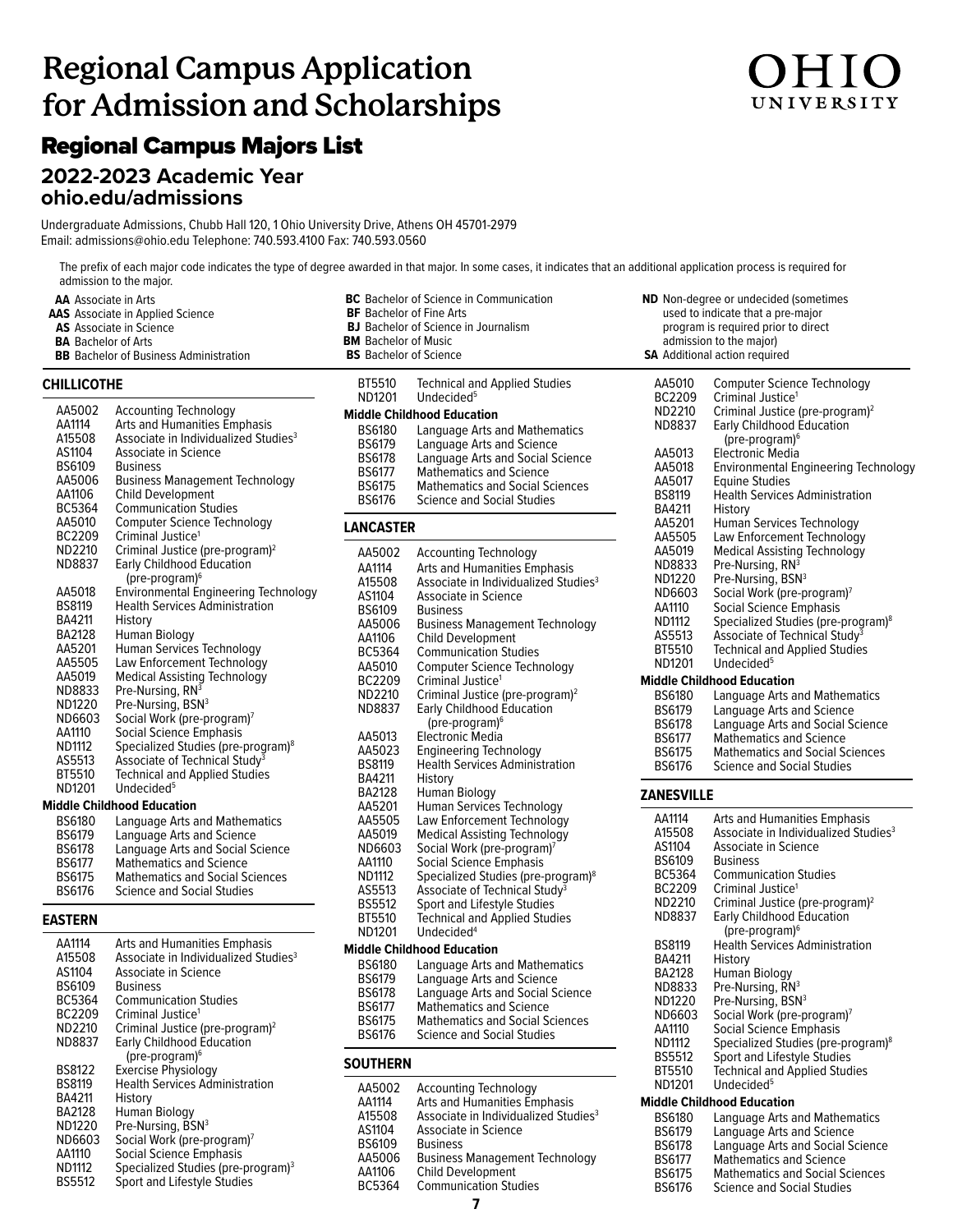### **Footnotes for regional majors**

- **1.** Requires an associate degree in an area related to criminal justice. Not open to first-year students.
- **2.** Intended for students who wish to pursue the Bachelor of Criminal Justice, but do not have an associate degree in an area related to criminal justice.
- **3.** Separate application required.
- **4.** Students may remain undecided until they have earned 45 semester hours of credit. Transfer applicants are strongly encouraged to select a major program of study.
- **5.** Selective admission program. Upon successful completion of the preparatory program requirements, you must complete a separate application for the major program and admission is not guaranteed.
- **6.** This pre-professional program does not fulfill any degree but is intended as preparation for admission into a professional school or program. You must complete the Social Work (preprogram) and submit a separate application before you can become a social work major.

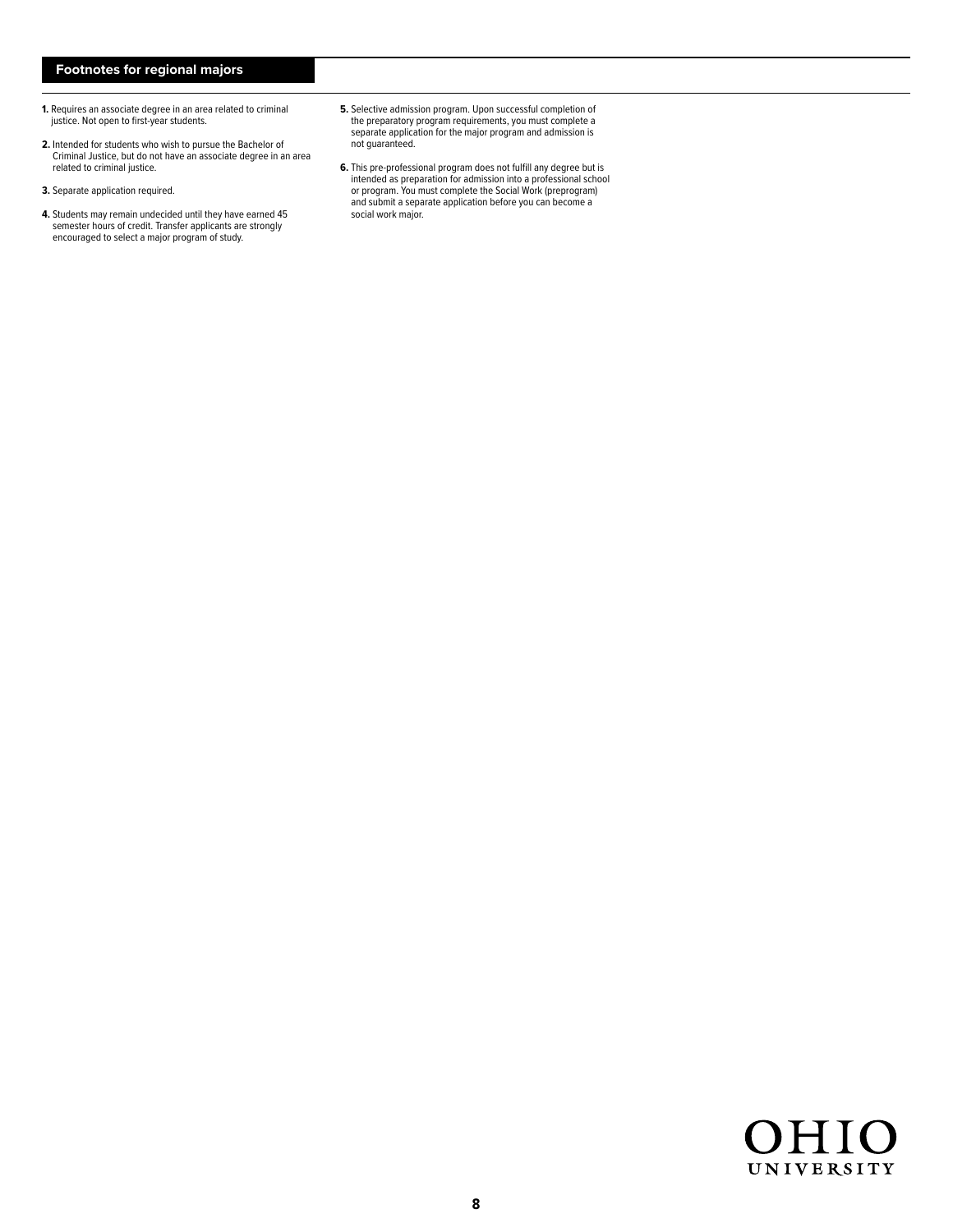# **Application for Admission and Scholarships**

## Athens Campus Majors List

## **2022-2023 Academic Year**

**[ohio.edu/admissions](http://ohio.edu/admissions)**

Undergraduate Admissions, Chubb Hall 120, 1 Ohio University Drive, Athens OH 45701-2979 Email: admissions@ohio.edu Telephone: 740.593.4100 Fax: 740.593.0560

The prefix of each major code indicates the type of degree awarded in that major. In some cases, it indicates that an additional application process is required for admission to the major.

**AA** Associate in Arts **AAS** Associate in Applied Science **AS** Associate in Science **BA** Bachelor of Arts **BB** Bachelor of Business Administration

### **CENTER FOR INTERNATIONAL STUDIES**

| BA4405        | Global Studies - Africa        |
|---------------|--------------------------------|
| BA4406        | Global Studies - Asia          |
| BA4407        | Global Studies - Europe        |
| <b>BA4408</b> | Global Studies - Latin America |
| <b>BA4409</b> | Global Studies - War and Peace |

### **COLLEGE OF ARTS AND SCIENCES**

Some of the majors in this college have two major codes. In general, with these majors applicants have the option of choosing a degree program that is oriented either more toward the sciences (BS) or toward the liberal arts (BA). Details on the differences can be found in the College of Arts and Sciences section of the Undergraduate Catalog. Applicants may want to consult with an admissions advisor or a college representative about choosing an option.

### **African American Studies African American Studies Anthropology** Anthropology **Biological Sciences** BS2121 Biological Sciences BS2520 Cellular and Molecular Biology<br>BA2129 Environmental Biology **Environmental Biology** BA2128 Human Biology BS2126 Marine, Freshwater, and<br>Environmental Biology<br>BS0411 Microbiology Microbiology BS2127 Pre-Dentistry BS2127 Pre-Medicine BS2127 Pre-Optometry BS2507 Pre-Physical Therapy BS2127 Pre-Veterinary Medicine<br>BS2522 Wildlife and Conservatio **Wildlife and Conservation Biology Chemistry and Biochemistry**

| <b>BS3316</b> | Biochemistry                   |
|---------------|--------------------------------|
| BA3311        | Chemistry <sup>14</sup>        |
| <b>BS3311</b> | Chemistry                      |
| <b>BS3315</b> | <b>Environmental Chemistry</b> |
| <b>BS3310</b> | <b>Forensic Chemistry</b>      |
| <b>BS3312</b> | Pre-Dentistry                  |
| <b>BS3314</b> | Pre-Medicine                   |
| <b>BS3313</b> | Pre-Pharmacy                   |
|               |                                |

### **Classics and World Religions**

| <b>BA5214</b> | <b>Classical Civilization</b> |
|---------------|-------------------------------|
| BA5217        | Classical Languages           |
| BA5215        | <b>World Religions</b>        |

| <b>BC</b> Bachelor of Science in Communication |                                             |  |  |
|------------------------------------------------|---------------------------------------------|--|--|
| <b>BF</b> Bachelor of Fine Arts                |                                             |  |  |
|                                                | <b>BJ</b> Bachelor of Science in Journalism |  |  |
| <b>BM</b> Bachelor of Music                    |                                             |  |  |
| <b>BS</b> Bachelor of Science                  |                                             |  |  |
| <b>Economics</b>                               |                                             |  |  |
| BA4221                                         | Economics <sup>14</sup>                     |  |  |
| <b>BS4225</b>                                  | Economics                                   |  |  |
| <b>English</b>                                 |                                             |  |  |
| <b>BA5232</b>                                  | <b>Creative Writing</b>                     |  |  |
| BA5236                                         | Cultures, Rhetoric, and Theory              |  |  |
| <b>BA5230</b>                                  | Literature and Writing                      |  |  |
| BA5234                                         | Pre-Law (English)                           |  |  |
|                                                | <b>Environmental and Plant Biology</b>      |  |  |
| <b>BS2109</b>                                  | <b>Environmental and Sustainability</b>     |  |  |
| <b>BS2120</b>                                  | <b>Environmental and Plant Biology</b>      |  |  |
| BA2110                                         | <b>Applied Plant Biology</b>                |  |  |
| <b>BA2119</b>                                  | <b>Field Ecology</b>                        |  |  |
| Geography                                      |                                             |  |  |
| <b>BS4232</b>                                  | <b>Environmental Geography</b>              |  |  |
| BA4231                                         | Geography <sup>14</sup>                     |  |  |
| BS4231                                         | Geography                                   |  |  |
| <b>BS4235</b>                                  | Geographic Information Science              |  |  |
| BA4241                                         | <b>Globalization and Development</b>        |  |  |
| <b>BS3339</b>                                  | <b>Broadcast Meteorology</b>                |  |  |
| BS4238                                         | Meteorology                                 |  |  |
| <b>BS4240</b>                                  | Pre-Law (Environmental)                     |  |  |
| <b>BS4242</b>                                  | <b>Urban Planning and Sustainability</b>    |  |  |
| <b>Geological Sciences</b>                     |                                             |  |  |
| BS5024                                         | <b>Environmental Water Resources</b>        |  |  |
| <b>BS3321</b>                                  | Geological Sciences <sup>14</sup>           |  |  |
| BA3321                                         | <b>Geological Sciences</b>                  |  |  |
| <b>History</b>                                 |                                             |  |  |
| <b>BA4211</b>                                  | History                                     |  |  |
| BA4214                                         | Pre-Law (History)                           |  |  |
| <b>Linguistics</b>                             |                                             |  |  |

| ıyuısuss |             |
|----------|-------------|
| BA5290   | Linguistics |

### **Mathematics**

| <b>BS3105</b> | <b>Actuarial Sciences</b>      |
|---------------|--------------------------------|
| <b>BS3103</b> | <b>Applied Mathematics</b>     |
| BA3101        | Mathematics <sup>14</sup>      |
| <b>BS3101</b> | <b>Mathematics</b>             |
| <b>BS3106</b> | <b>Mathematical Statistics</b> |
|               |                                |

### **Modern Languages**

BA5221 French<br>BA5225 Spanish Spanish

### **Philosophy**

BA5241 Philosophy BA5244 Pre-Law (Philosophy)<br>BA5242 Pre-Theology Pre-Theology

|                                                                 | program is required prior to direct              |
|-----------------------------------------------------------------|--------------------------------------------------|
| admission to the major)<br><b>SA</b> Additional action required |                                                  |
|                                                                 |                                                  |
| <b>BS3332</b>                                                   | <b>Applied Physics</b>                           |
| <b>BS3335</b>                                                   | Astrophysics                                     |
| <b>BS3338</b>                                                   | Meteorology                                      |
| BA3331                                                          | Physics <sup>14</sup>                            |
| <b>BS3331</b>                                                   | <b>Physics</b>                                   |
| <b>Political Science</b>                                        |                                                  |
| BA4201                                                          | <b>Political Science</b>                         |
| BA4203                                                          | Pre-Law (Political Science)                      |
| Psychology                                                      |                                                  |
| BA4105                                                          | Pre-Physical Therapy <sup>7</sup>                |
| BA4101                                                          | Psychology                                       |
| Sociology                                                       |                                                  |
| BA4253                                                          | Criminology                                      |
| BA4254                                                          | Pre-Law (Sociology)                              |
| BA4251                                                          | Sociology                                        |
| Undecided                                                       |                                                  |
| ND0410                                                          | Undecided Arts & Sciences <sup>1</sup>           |
|                                                                 |                                                  |
| ND0406                                                          | Undecided-Humanities Emphasis <sup>1</sup>       |
| ND0407<br>ND0408                                                | Undecided-Natural Sciences Emphasis <sup>1</sup> |
|                                                                 | Undecided-Social Sciences Emphasis <sup>1</sup>  |
|                                                                 | <b>Women's, Gender, and Sexuality Studies</b>    |
| <b>BA4412</b>                                                   | Women's, Gender, and                             |
|                                                                 | Sexuality Studies                                |
|                                                                 | <b>COLLEGE OF BUSINESS</b>                       |
|                                                                 | The Sport Management Major leads to the          |
|                                                                 | Bachelor of Sport Management. All other          |
|                                                                 | majors within the College of Business lead       |
|                                                                 | to the Bachelor of Business Administration.      |
| <b>BB6121</b>                                                   | Accounting                                       |
| <b>BB6158</b>                                                   | <b>Business Analytics</b>                        |
| BB6124                                                          | <b>Business Economics</b>                        |
| <b>BB6156</b>                                                   | Entrepreneurship                                 |
| <b>BB6125</b>                                                   | Finance                                          |
| <b>BB6132</b>                                                   | <b>International Business</b>                    |
| BB6137                                                          | <b>Management Information Systems</b>            |
| <b>BB6127</b>                                                   | Marketing                                        |
| <b>BB6120</b>                                                   | Pre-Law (Business)                               |
| BS8167                                                          | Sport Management <sup>2</sup>                    |
| RR5026                                                          | Strategic Leadershin and Management              |

**ND** Non-degree or undecided (sometimes used to indicate that a pre-major

BB5020 Strategic Leadership and Management **Undecided Business** 

........................................... Continued on next page →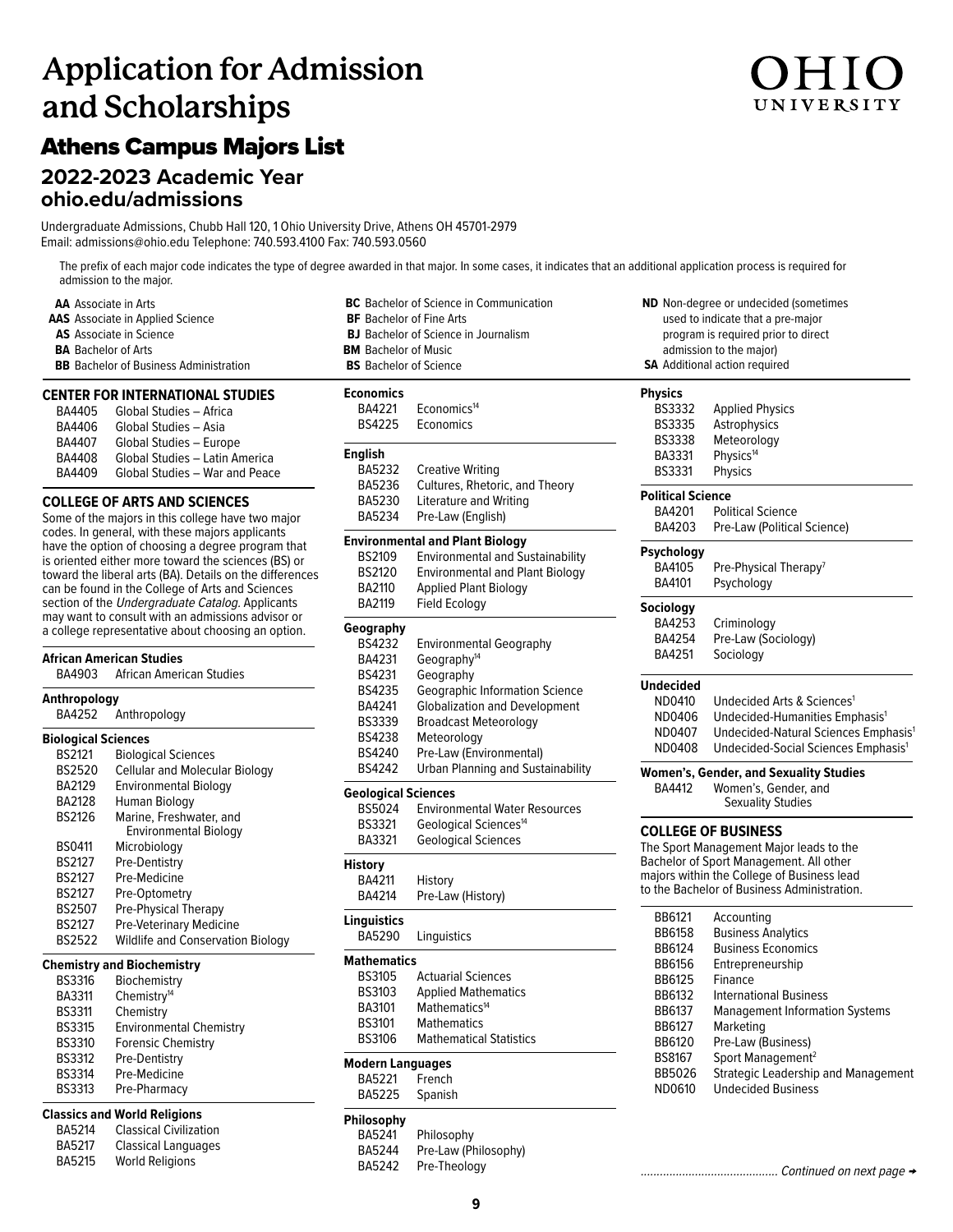### **COLLEGE OF FINE ARTS**

### **Art**

The following codes lead to a Bachelor of Arts. These are direct entry programs that do not require a portfolio review.

| <b>BA5050</b> | Studio Art <sup>3</sup>  |
|---------------|--------------------------|
| BA5149        | Art History <sup>3</sup> |

The following codes lead to a Bachelor of Fine Arts and require a successful portfolio review:

|               | and require a succession portions review. |
|---------------|-------------------------------------------|
| BF6321        | Graphic Design <sup>1,22</sup>            |
| BF5198        | Interior Architecture <sup>1,22</sup>     |
| BF5051        | Studio Art <sup>1,8,22</sup>              |
|               | Concentrations:                           |
|               | Ceramics                                  |
|               | Painting + Drawing                        |
|               | Photography + Integrated Media            |
|               | Printmaking                               |
|               | Sculpture + Expanded Practice             |
| <b>BF5057</b> | Studio Art - Art Therapy <sup>1,22</sup>  |
|               |                                           |

#### **Dance**

Auditions are required for all students for admission to any dance major.

The following code leads to a Bachelor of Arts in dance and requires a successful audition: BA5150 Dance3,4

The following code leads to a Bachelor of Fine Arts degree and requires a successful audition: Performance and Choreography<sup>4,22</sup>

### **Film**

The following code leads to a Bachelor of Fine Arts and requires additional application materials:<br>BF5155  $\cdot$  Film<sup>1:22</sup> **BF5155** 

### **Interdisciplinary Arts**

The following code leads to a Bachelor of Fine Arts. This is a direct entry program that does not require an audition, interview, or portfolio review.

BF6328 Interdisciplinary Arts<sup>22</sup>

### **Music**

Auditions are required for all students for admission to any music major.

The following code leads to a Bachelor of Arts in music and requires a successful audition: BA5195 Music<sup>3</sup>

The following codes lead to a Bachelor of Music degree and require a successful entry-level audition:

| BM5053        | Instrumental Performance <sup>4,5</sup> |
|---------------|-----------------------------------------|
| <b>BM5007</b> | Instrumental Performance -              |
|               | Contemporary Music and                  |
|               | Digital Instruments <sup>4,5</sup>      |
| BM5105        | Music Composition <sup>4,5</sup>        |
| BM5106        | <b>Music Education</b>                  |
|               | Choral Emphasis <sup>4,5</sup>          |
| <b>BM5107</b> | <b>Music Education</b>                  |
|               | Instrumental Emphasis <sup>4,5</sup>    |
| <b>BM5115</b> | Music Therapy <sup>4,5</sup>            |
| BM5102        | Organ Performance <sup>4,5</sup>        |
| BM5104        | Piano Pedagogy <sup>4,5</sup>           |
| BM5100        | Piano Performance <sup>4,5</sup>        |
| <b>BM5101</b> | Voice Performance <sup>4,5</sup>        |
|               |                                         |

### **Theater**

The following code leads to a Bachelor of Arts. This is a direct entry program that does not require an audition, interview, or portfolio review.

BA5194 Theater<sup>3</sup>

The following codes lead to a Bachelor of Fine Arts and require a successful audition, interview, and/or portfolio review:<br>BF5158 Pla Playwriting<sup>1,6,22</sup> BF5162 Production Design and Technology<sup>1, 6,22</sup> BF5168 Stage Management<sup>6,22</sup><br>BF5048 Theater Performance: Theater Performance: Acting<sup>4,22</sup> BF5049 Theater Performance: Musical Theater<sup>4,22</sup>

### **COLLEGE OF HEALTH SCIENCES AND PROFESSIONS**

| <b>Applied Health Sciences and Wellness</b> |                                     |  |
|---------------------------------------------|-------------------------------------|--|
| <b>BS6470</b>                               | <b>Applied Nutrition</b>            |  |
| <b>BS8122</b>                               | <b>Exercise Physiology</b>          |  |
| <b>BS8178</b>                               | <b>Exercise Physiology</b>          |  |
|                                             | Pre-Athletic Training <sup>20</sup> |  |
| <b>BS8171</b>                               | <b>Exercise Physiology</b>          |  |
|                                             | Pre-Physical Therapy <sup>7</sup>   |  |
| <b>BS6474</b>                               | <b>Nutrition Science</b>            |  |

### **Nursing**

This four-year program leads to the Bachelor of Science in Nursing degree (BSN) for students seeking initial licensure as a registered nurse (RN). Eligible freshmen are admitted to Pre-Nursing. ND1220 Pre-Nursing<sup>12</sup>

| BS5327                          | <b>Rehabilitation and Communication Sciences</b><br><b>Communication Sciences</b><br>and Disorders |
|---------------------------------|----------------------------------------------------------------------------------------------------|
| <b>Social and Public Health</b> |                                                                                                    |
| <b>BS6468</b>                   | Child and Family Studies                                                                           |
| <b>BS8100</b>                   | <b>Community and Public Health</b>                                                                 |
| BS6260                          | <b>Environmental Health Science</b>                                                                |
| <b>BS8119</b>                   | <b>Health Services Administration</b>                                                              |
| <b>Social Work</b>              |                                                                                                    |
| ND6603                          | Pre-Social Work <sup>9,10</sup>                                                                    |
| 11. 1                           |                                                                                                    |

**Undecided**

ND0210 Undecided Health Sciences & Professions

### **HONORS TUTORIAL COLLEGE**

The Honors Tutorial College offers a nationally distinctive undergraduate education based on the British tutorial model developed at Oxford and Cambridge universities. Applicants must complete the HTC application supplement.

| BB1926        | Accounting <sup>11</sup>               |
|---------------|----------------------------------------|
| <b>BS1949</b> | <b>Advanced Computing</b>              |
| BA1934        | Anthropology                           |
| BA1935        | <b>Art History</b>                     |
| <b>BS1931</b> | Astrophysics                           |
| <b>BS1902</b> | <b>Biological Sciences</b>             |
| BB1926        | Business Administration <sup>11</sup>  |
| BB1926        | Business Economics <sup>11</sup>       |
| <b>BS1904</b> | Biochemistry <sup>23</sup>             |
| BA1932        | Classics                               |
| <b>BC1918</b> | <b>Communication Studies</b>           |
| BF1906        | Dance <sup>4,22</sup>                  |
| <b>BS1910</b> | Economics                              |
| <b>BS1925</b> | Engineering Physics <sup>13</sup>      |
| BA1916        | English                                |
| BB1926        | Entrepreneurship <sup>11</sup>         |
| <b>BS1901</b> | <b>Environmental and Plant Biology</b> |
| BA1942        | Environmental Studies <sup>13</sup>    |
| BF1924        | Film <sup>1,22</sup>                   |
| <b>BS1904</b> | Forensic Chemistry <sup>23</sup>       |
|               |                                        |

| <b>BA1944</b> | Geography                                                   |
|---------------|-------------------------------------------------------------|
| <b>BS1948</b> | <b>Geological Sciences</b>                                  |
| BA1909        | History                                                     |
| BB1926        | International Business <sup>11</sup>                        |
| BJ1923        | Journalism                                                  |
| BB1926        | <b>Management and Strategic</b><br>Leadership <sup>11</sup> |
| BB1926        | Management Information Systems <sup>11</sup>                |
| BB1926        | Marketing <sup>11</sup>                                     |
| <b>BS1903</b> | <b>Mathematics</b>                                          |
| BC1920        | Media Arts & Studies                                        |
| BA1938        | $M$ usic <sup>3,4,14</sup>                                  |
| <b>BS1937</b> | Neuroscience <sup>13</sup>                                  |
| BA1917        | Philosophy                                                  |
| <b>BS1905</b> | <b>Physics</b>                                              |
| <b>BA1908</b> | <b>Political Science</b>                                    |
| BA1930        | Social Work                                                 |
| <b>BA1912</b> | Sociology                                                   |
| BB1926        | Strategic Leadership and<br>Management <sup>11</sup>        |
| BF1940        | Studio Art <sup>1,22</sup>                                  |
| BA1939        | Studio Art <sup>3,14</sup>                                  |
| BF1913        | Theater <sup>22,24</sup>                                    |
| <b>BA1913</b> | Theater $3,14$                                              |
| <b>BS1946</b> | Translational Health-Nutrition <sup>13</sup>                |
| <b>BS1947</b> | <b>Translational Health-Exercise</b>                        |
|               | Physiology <sup>13</sup>                                    |
|               |                                                             |

### **PATTON COLLEGE OF EDUCATION**

### **Adolescent to Young Adult (Secondary)**

|               | 19.44                             |
|---------------|-----------------------------------|
| <b>BS6314</b> | I ife Science                     |
| <b>BS6315</b> | Earth Science                     |
| BS6306        | Integrated Language Arts          |
| BS6307        | <b>Integrated Mathematics</b>     |
| BS6309        | <b>Integrated Science</b>         |
| <b>BS6308</b> | <b>Integrated Social Studies</b>  |
| BS6397        | <b>Physical Science-Chemistry</b> |
| BS6396        | <b>Physical Science-Physics</b>   |
| <b>BS6395</b> | <b>Physical Science-Physics</b>   |
|               | and Chemistry                     |

### **Early Childhood and Elementary**

ND8929 Pre-Early Childhood & Elementary Education<sup>12</sup>

|                               | Human and Consumer Sciences                                                    |  |
|-------------------------------|--------------------------------------------------------------------------------|--|
| <b>BS6418</b>                 | <b>Customer Service Leadership</b>                                             |  |
| BS6375                        | <b>Family and Consumer Sciences</b><br><b>Education - Community Leadership</b> |  |
| BS6370                        | <b>Family and Consumer Sciences</b><br><b>Education - Teaching</b>             |  |
| <b>BS6361</b>                 | Restaurant, Hotel, and Tourism                                                 |  |
| BS6380                        | Retail and Fashion Merchandising                                               |  |
| Middle Childhood              |                                                                                |  |
| <b>BS6180</b>                 | Language Arts and Mathematics                                                  |  |
| <b>BS6179</b>                 | Language Arts and Science                                                      |  |
| <b>BS6178</b>                 | Language Arts and Social Studies                                               |  |
| <b>BS6177</b>                 | <b>Mathematics and Science</b>                                                 |  |
| <b>BS6175</b>                 | <b>Mathematics and Social Studies</b>                                          |  |
| <b>BS6176</b>                 | Science and Social Studies                                                     |  |
| Multi-Age Programs            |                                                                                |  |
| BS5012                        | <b>French Education</b>                                                        |  |
| <b>BS5024</b>                 | <b>Spanish Education</b>                                                       |  |
| Recreation and Sport Pedagogy |                                                                                |  |
| <b>RS8176</b>                 | Outdoor Pecreation and Education                                               |  |

| BS8176 | <b>Outdoor Recreation and Education</b>         |
|--------|-------------------------------------------------|
| BS8169 | <b>Physical Activity and Sport Coaching</b>     |
| ND8926 | Pre-Health and Physical Education <sup>15</sup> |
| BS8177 | <b>Recreation Management</b>                    |